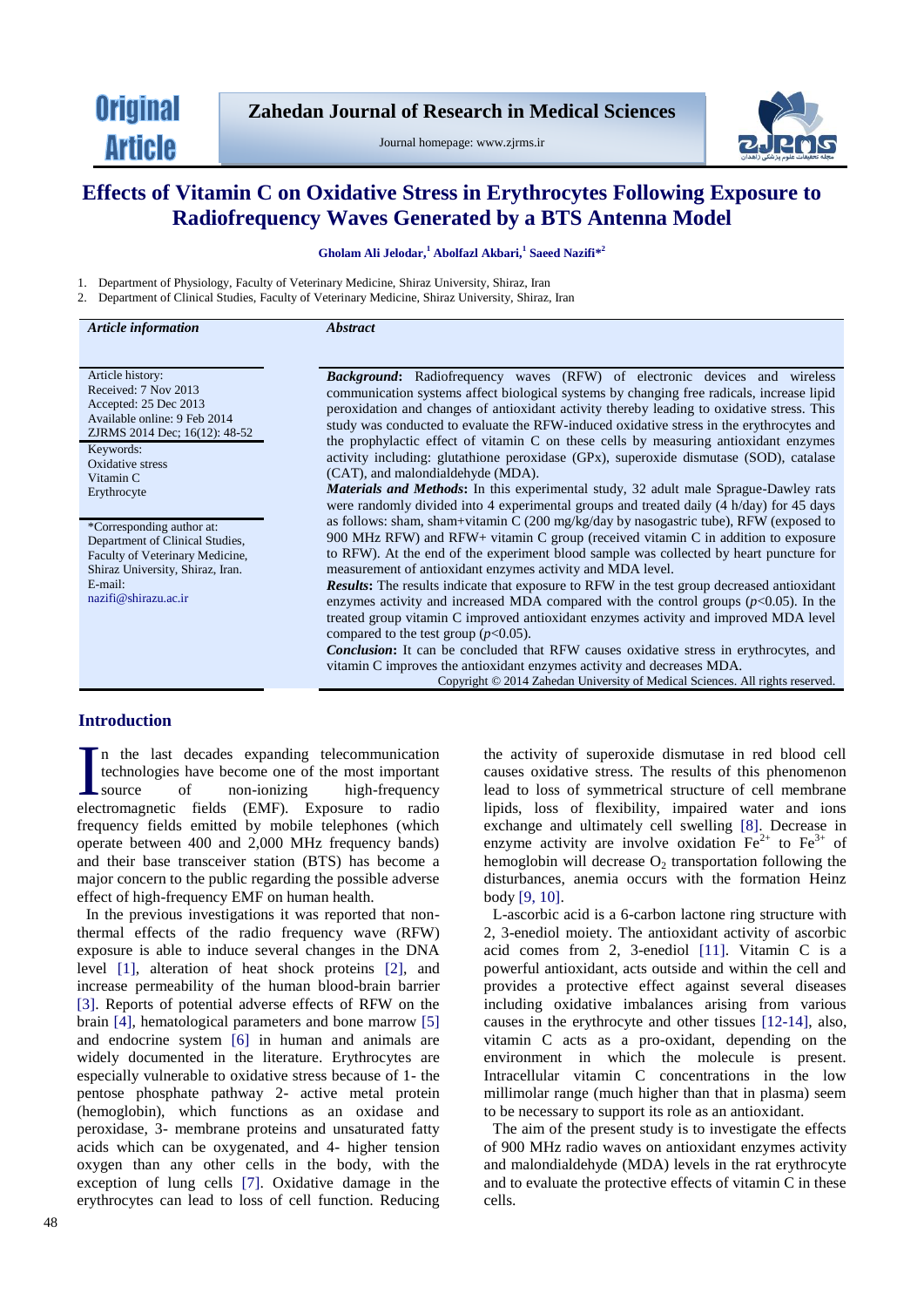# **Materials and Methods**

**Animal Experiments:** All investigations were conducted in accordance with the "Guiding Principles for the Care and Use of Research Animals" approved by Shiraz University. Thirty-two adult male Sprague-Dawley rats (220±15 g) colony-bred in the Animal House Center, Shiraz, Iran, were housed (8 rats per cage) in the animal room under controlled lighting (12 h light: 12 h darkness) and temperature  $(20\pm2\degree C)$  conditions and had free access to a pelleted food (formulated and made by Javaneh Khorasan Company, Iran) and tap water. All of the experimental procedures were carried out between 09:00 and 13:00.

**Radio Frequency Signal Generator:** The signal generator for producing a 900 MHz signal was made in the Department of Electrical Engineering, Shiraz University, and the output was monitored by a spectrum analyzer (FSH6, from Rohde and Schwarz, Germany) to ensure the correct forward power from the customdesigned mobile base stations on the animals exposed. The power of the BTS antenna at minimum distance from their installation site to a citizen's residence (17 m) was measured via a probe connected to the spectrum analyzer. The power level reading was -75 db. Based on our calculation and evaluation, the signal generator could radiate the same power level at a 5 m distance. Hence, the test group and treated group were placed 5 m from the signal generator.

**Experimental Design:** The effect of radio frequency wave (900 MHz) (Power density  $0.6789$  mW/cm<sup>2</sup>) on the oxidative stress biomarkers in the erythrocyte of male rat and the role of vitamin C were studied by dividing the animals into four groups, each cage included 8 animals and was treated orally as follows:

Group 1: The sham group (received vehicle, i.e., distilled water).

Group 2: The sham+vitamin C group, received vitamin C (200 mg/kg/day) orally by nasogastric tube.

Group 3: The test group was exposed to RFW of 900 MHz (received vehicle, i.e. distilled water) (RFW group). Group 4: As treated group received vitamin C orally by nasogastric tube (200 mg/kg/day) before exposure to RFW (RFW+vitamin C group).

Animals were exposed to the RFW 4 h/day (between 9:00 and 13:00) during a period of 45 consecutive days. The control rats were placed in the same conditions without applying the RFW.

**Blood and Hemoglobin Preparation:** On the final day of exposure to RFW, the animal of all groups were killed under ether anesthesia, by whole blood collection through heart puncture. The heparinized blood was centrifuged to remove plasma components. The packed red cells were washed three times in an isotonic saline solution (0.9% NaCl) and red cells were osmetically lysed with cold distilled water (2 mL). Hemoglobin (Hb) was measured using cyanmethemoglobin method [8].

**Superoxide dismutase (SOD) assay:** Total SOD activity was evaluated with SOD detection RANSOD kit (Randox lab. Crumlin United Kingdom) according to the

manufacturer instructions. The role of SOD is to accelerate the dismutation of the toxic superoxide produced during oxidative energy processes to hydrogen peroxide and molecular oxygen. This method employs xanthine and xanthine oxidase (XOD) to generate superoxide radicals which react with 2-(4-iodophenyl)-3- (4-nitrophenol)-5-phenyltetrazolium chloride (INT) to form a red formazan dye. The SOD activity is then measured by the degree of inhibition of this reaction. One unit of SOD is that which causes 50% inhibition of the rate of reduction of INT under the conditions of the assay. SOD levels were recorded at 505 nm and through a standard curve and expressed unit per gram of hemoglobin (U/g Hb).

**Glutathione peroxidase (GPx) assay:** The activity of GPx was evaluated with GPx detection RANSEL kit (Randox lab. Crumlin United Kingdom) according to the manufacturer instructions. GPx catalyze the oxidation of glutathione (GSH) by cumene hydroperoxide. In the presence of glutathione reductase (GR) and NADPH, the oxidized glutathione (GSSG) is immediately converted to the reduced form with a concomitant oxidation of NADPH to NADP+. The decrease in absorbance at 340 nm against blank was measured spectrophotometrically. One unit (U) of GPx activity was defined as the amount of enzyme that converts 1 μmol of NADPH to NADP<sup>+</sup>per minute. The GPx activity was expressed as unit per gram of hemoglobin (U/g Hb).

**Catalase (CAT) assay:** Tissue catalase activity was assayed spectrophotometrically by monitoring the decomposition of  $H_2O_2$  using the procedure of Aebi [15]. Briefly, 0.5 mL of 30 mM/L  $H_2O_2$  solution in 50 mM/L phosphate buffer (pH=7.0), 1 mL of 1:10 diluted erythrocyte lysates was added and the consumption of  $H_2O_2$  was followed spectrophotometrically at 240 nm for 2 min at 25ºC. The molar extinction coefficient was 43.6 L/M per cm for  $H_2O_2$ . Catalase activity was expressed as the unit that is defined as  $\mu$ M H<sub>2</sub>O<sub>2</sub> consumed/min/g hemoglobin.

**Measurement of lipid peroxidation (MDA):** To evaluate lipid peroxidation in blood a modified HPLC method was used which is based on the reaction of malondialdehyde (MDA) with thiobarbituric acid (TBA) to form a coloured MDA-TBA adduct [16]. Briefly, 0.5 mL blood supernatant was added to 2 mL TBA reagent containing 0.375% TBA, 15% trichloroacetic acid and 0.25 M/L HCl. the mixture was immediately heated (60 min at 95ºC) and cooled with running water, and thereafter butanol–pyridine (15:1, v/v) (1 mL) was added and the final volume was adjusted to 2 mL with distilled water. After vigorous mixing, the organic layer was separated by centrifugation (16000 g, 3 min, at room temperature). The supernatant was analyzed on a UVvisible spectrophotometer fitted with an 80 µL flow cell [17, 18]. The absorbance was measured at 532 nm (the mobile phase consisted of 300 mL/L methanol in 50 mM KH2PO4, pH: 7.0). 1, 1, 3, 3-tetraethoxypropane was used as a standard, and MDA-TBA reactive substances values were expressed as Unit per gram of hemoglobin (U/g Hb). The HPLC system consisted of a solvent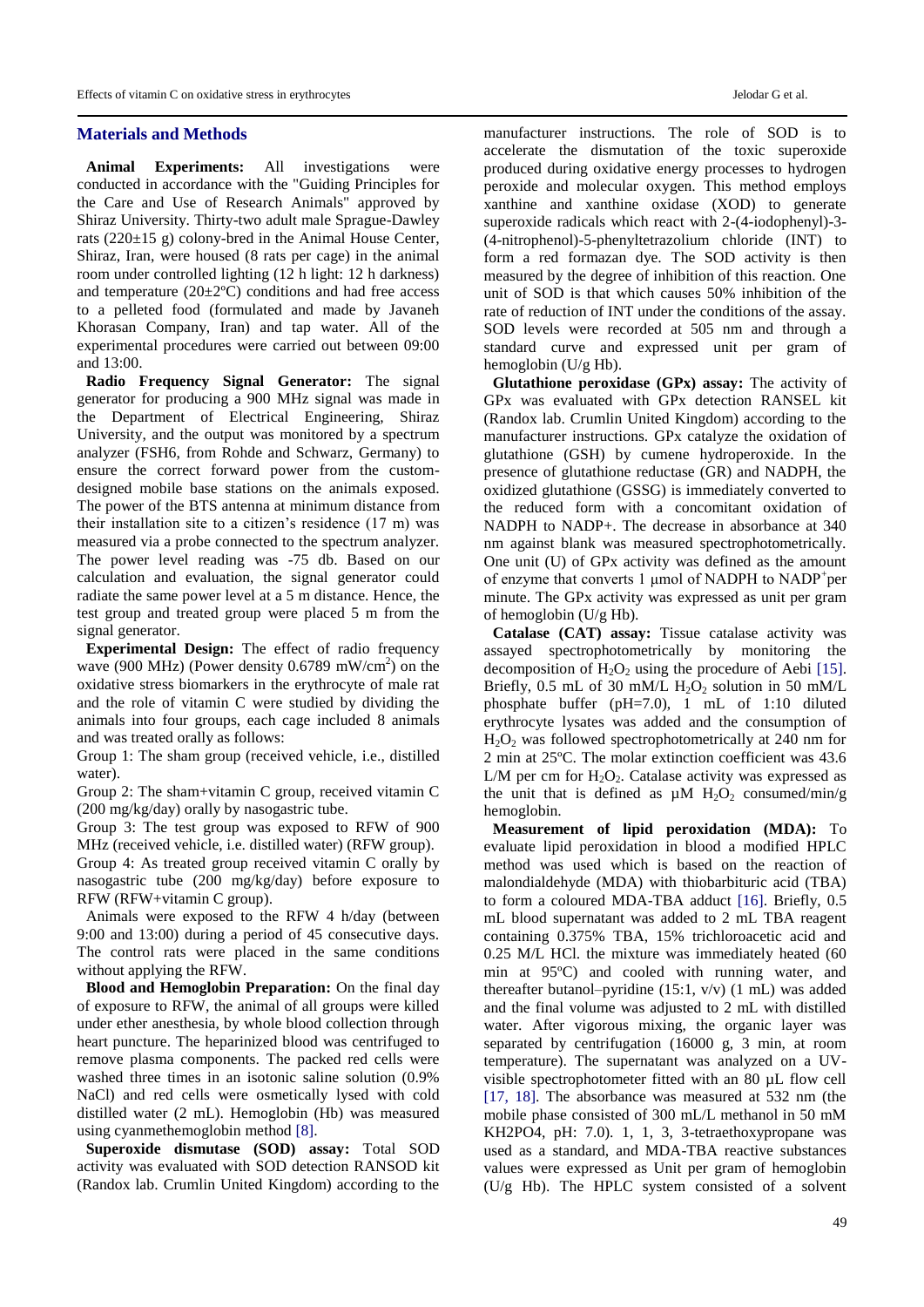delivery pump (JASCO 980-PU, Tokyo, Japan), a reversed-phase column (Luna C18, 250 mm×4.6 mm, Phenomenex, CA, USA), and a UV-Vis detector (Jasco, UV-975, Tokyo, Japan) operated at 532 nm.

**Statistical Analysis:** The results were expressed as means±SEM. All data were done with the Statistical Package for Social Sciences (SPSS-16.0 for windows). The results were analyzed using one way analysis of variance (ANOVA) followed by Tukey test for comparison between different treatment groups. Statistical significance was set at  $p<0.05$ .

## **Results**

The mean values (±SEM) of GPx, SOD, CAT and MDA activity (as the biomarker for lipid peroxidation) in the rat erythrocytes are presented in figures 1-4. Exposure to EMF significantly decreased the activity of SOD in the RFW group compared to other groups, while administration of vitamin C could significantly increase the activity of this enzyme and bring it to normal level with no significant difference compared to the sham group (Fig. 1)  $(p<0.05)$ .



**Figure 1.** Comparison of superoxide dismutase (SOD) activity among the control and treated rats (N=8). Values represent mean±SEM of enzyme activity. Asterisk indicates statistical difference with other groups ( $p < 0.05$ ).

The sham- vitamin C group receiving vitamin C did not show significant changes in the activity of this enzyme compared to sham group. Exposure to EMF also significantly decreased the activity of GPx compare to sham group, and administrated vitamin C raised its activity to the normal level (Fig. 2)  $(p<0.001)$ . CAT activity was significantly lower in the group exposed to RFW compared to the other groups (Fig. 3) and pretreatment by vitamin C could have prevented this effect  $(p<0.05)$ . Exposure of rats to RFW significantly increased lipid peroxidation products (as shown by MDA concentration) as compared to sham, while pretreatment of rats with vitamin C suppressed MDA concentration significantly (Fig. 4) (*p*<0.001).







**Figure 3.** Comparison of catalase (CAT) activity among the control and treated rats (N=8). Values represent mean±SEM of enzyme activity. Asterisk indicates statistical difference with other groups (*p*<0.05)



**Figure 4.** Comparison of malondialdehide (MDA) activity among the control and treated rats (N=8). Values represent mean±SEM of enzyme. Different alphabets shows significant difference between groups (*p*<0.001)

#### **Discussion**

The results indicate that exposure to RFW in the test group decreased antioxidant enzymes activity and increased MDA compared with the control groups.

Indexes of oxidative stress in erythrocyte showed significant changes following exposure of animals to RFW. It is possible that non-thermal effects of electromagnetic waves from mobile phones increase the reactive oxygen species (ROS) in tissues and cells [1, 19, 20].

It is well known that ROS lead to oxidative damage in major cell macromolecules, such as lipids, proteins and nucleic acids, and is proposed to be the cause in tissue injury. ROS are scavenged by SOD, GSH-Px, and CAT. MDA is the byproduct of the major chain reactions leading to the oxidation of polyunsaturated fatty acids,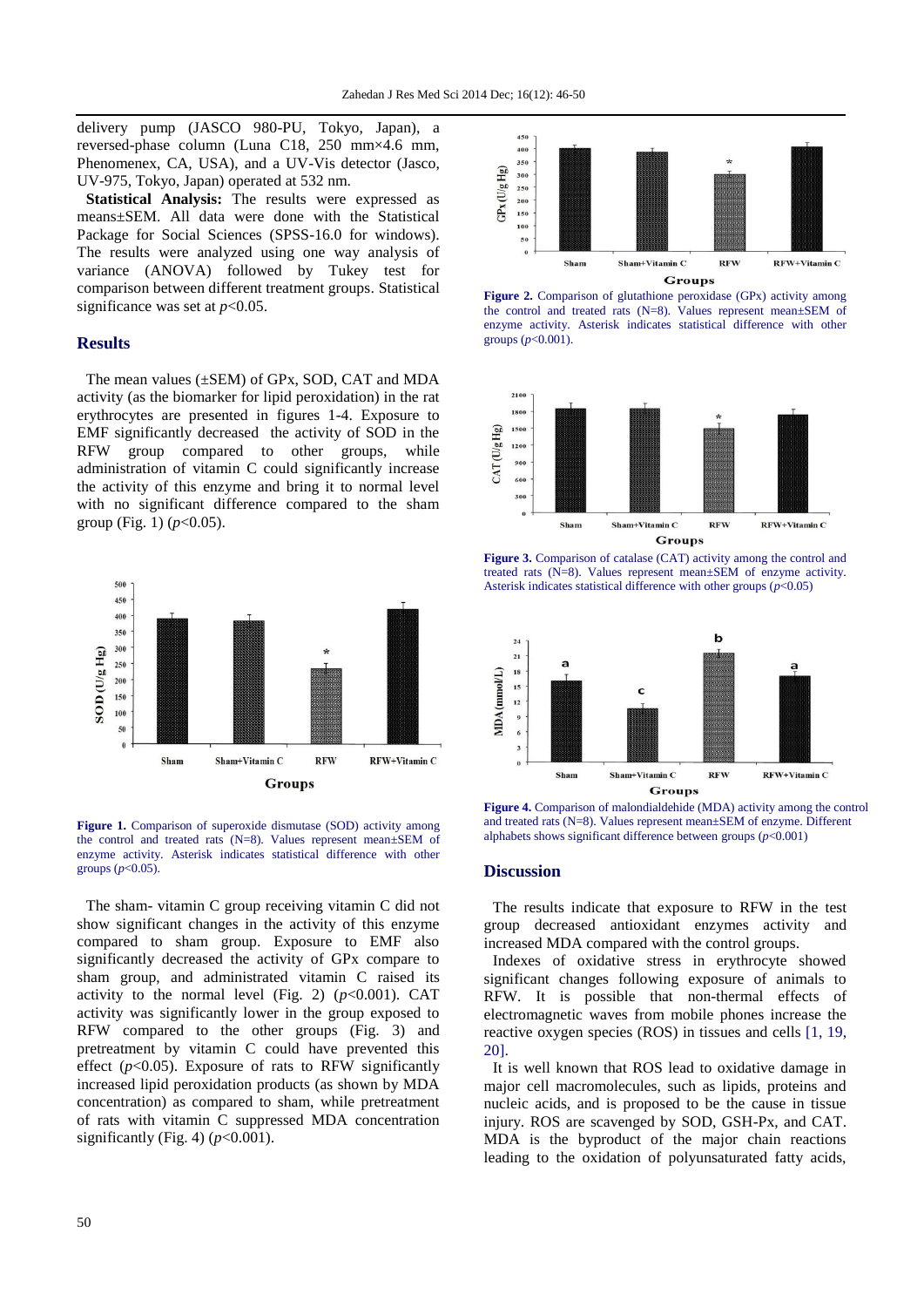and thus serves as a marker of oxidative stress-mediated lipid peroxidation.

The disruption of the oxidant/antioxidant balance in the erythrocyte and other tissues exposed to electromagnetic waves emitted from mobile phone has been shown in experimental studies [20-22]. Moustafa et al. [22] reported that exposure to radio wave (900 MHz) emitted from a mobile phone (for 1, 2 and 4 h/day for 30 days) significantly increase lipid peroxidation and decrease activity of SOD and GPx, while did not change catalase activity in human red blood cells. Agarwal et al. [23] reported that chronic exposure to electromagnetic radiation reduced the enzymes activity of SOD, GPx and catalase and increased lipid peroxidation. Also, Meral

et al. [24] showed that exposure to electromagnetic fields emitted from mobile (12 h/day, for 30 days) increased production of free radicals and decreased the antioxidant enzymes activity and increased lipid peroxidation in the brain and blood. Our results showed that administration of vitamin C to exposed group could significantly reduce effects of oxidative stress.

Marković et al. [25] showed that vitamin C (500 mg/kg daily for 3 days) increased glutathione peroxidase activity and improved lipid peroxidation levels in red blood cells in rat. Vitamin C has a potent physiological role, very low standard reduction potential (282 mV), and is able to regenerate intracellular compounds such as glutathione, NADH and NADPH [11, 26]. Also, vitamin C removes hydrogen peroxidase and other free radicals, thereby

#### *References*

- 1. Yokus B, Cakir DU, Akdag MZ, Sert C, Mete N. Oxidative DNA damage in rats exposed to extremely low frequency electro magnetic fields. Free Radic Res. 2005;39(3):317–23.
- 2. Simko M, Hartwig C, Lantow M, Lupke M, Mattsson MO, Rahman Q, et al. Hsp70 expression and free radical release after exposure to non-thermal radiofrequency electromagnetic fields and ultrafine particles in human Mono Mac 6 cells. Toxicol Lett. 2006;161(1):73–82.
- 3. Salford LG, Brun AE, Eberhardt JL, Malmgren L, Persson BR. Nerve cell damage in mammalian brain after exposure to microwaves from GSM mobile phones. Environ Health Perspect. 2003;111(7):881–3. discussion A408.
- 4. Huber R, Graf T, Cote KA, Wittmann L, Gallmann E, Matter D, et al. Exposure to pulsed high-frequency electromagnetic field during waking affects human sleep EEG. Neuroreport. 2000;11(15):3321–5.
- 5. Jelodar GA, Nazifi S, Nouhravesh M. Effect of electromagnetic field generated by BTS on hematological parameters and cellular composition of bone marrow in rat. Comp Clin Pathol. 2011;20(6):551–5.
- 6. Jelodar GA, Nazifi S, Nouhravesh M, Abiri H. Effect of radio frequency waves generated by Base Transceiver Station (BTS) on thyroid hormones and some biochemical parameters in mature and immature rats. Online J Vet Res. 2011;15(1):98–105.

adjusting the activity of glutathione peroxidase and catalase [27].

In addition, vitamin C is able to regenerate α-tocopherol from tocopherol radical species, thereby decreasing lipid peroxidation levels [11]. Vitamin C is capable to neutralize single oxygen and hydroperoxyl and peroxyl radicals and particularly superoxide anion [28] hence; improve of the activity of antioxidant enzymes. In conclusion, the results of this study suggest that RFW led to oxidative stress in erythrocyte and vitamin C improved antioxidant enzymes activity and decrease lipid peroxidation. There is a need for further study with different frequencies and exposure periods in order to discover the effects of radio frequency wave-induced oxidative stress in the cells.

# **Acknowledgements**

This paper had been done by personal expenses.

### **Authors' Contributions**

All authors had equal role in design, work, statistical analysis and manuscript writing.

## **Conflict of Interest**

The authors report no conflicts of interest. The authors alone are responsible for the content and writing of the paper.

# **Funding/Support**

This paper had been done by personal expenses.

- 7. Siems WG, Sommerburg O, Grune T. Erythrocyte free radical and energy metabolism. Clin Nephrol. 2000;53(1 Suppl):S9–17.
- 8. Weiss DJ, Wardrop KJ. Schalms veterinary hematology. Philadelphia: Wiley-Blackwell Press; 1986. pp. 381–3.
- 9. Vacha J. Red cell life span. New York: Elsevier Press; 1983. pp. 67–132.
- 10. Edwards CJ, Fuller J. Oxidative stress in erythrocyte. Comp Haematol Int. 1996;6(1):24–31.
- 11. Lee J, Koo N, Min DB. Reactive oxygen species, aging, and antioxidative nutraceuticals. Comp Rev Food Sci Food Safe. 2004;3(1):321–33.
- 12. Senthil kumar J, Banudevi S, Sharmila M, Murugesan P, Srinivasan N, Balasubramanian K, et al. Effects of Vitamin C and E on PCB (Aroclor 1254) induced oxidative stress, androgen binding protein and lactate in rat Sertoli cells. Reprod Toxicol. 2004;19(2):201–8.
- 13. Kini RD, Tripathi Y, Raghuveer CV. Role of vitamin C as an antioxidant in cadmium chloride induced testicular damage. Inter J Appl Biol Pharmac Technol. 2011;2(3):484–8.
- 14. Balci M, Namuslu M, Devrim E, Durak I. Effects of computer monitor-emitted radiation on oxidant/antioxidant balance in cornea and lens from rats. Mol Vis. 2009;15:2521–5.
- 15. Aebi HE. Catalase. In: Bergmeyer HU, editor. Methods of enzymatic analysis. 3th ed. Germany: Verlag Chemie; 1983. pp. 273–86.